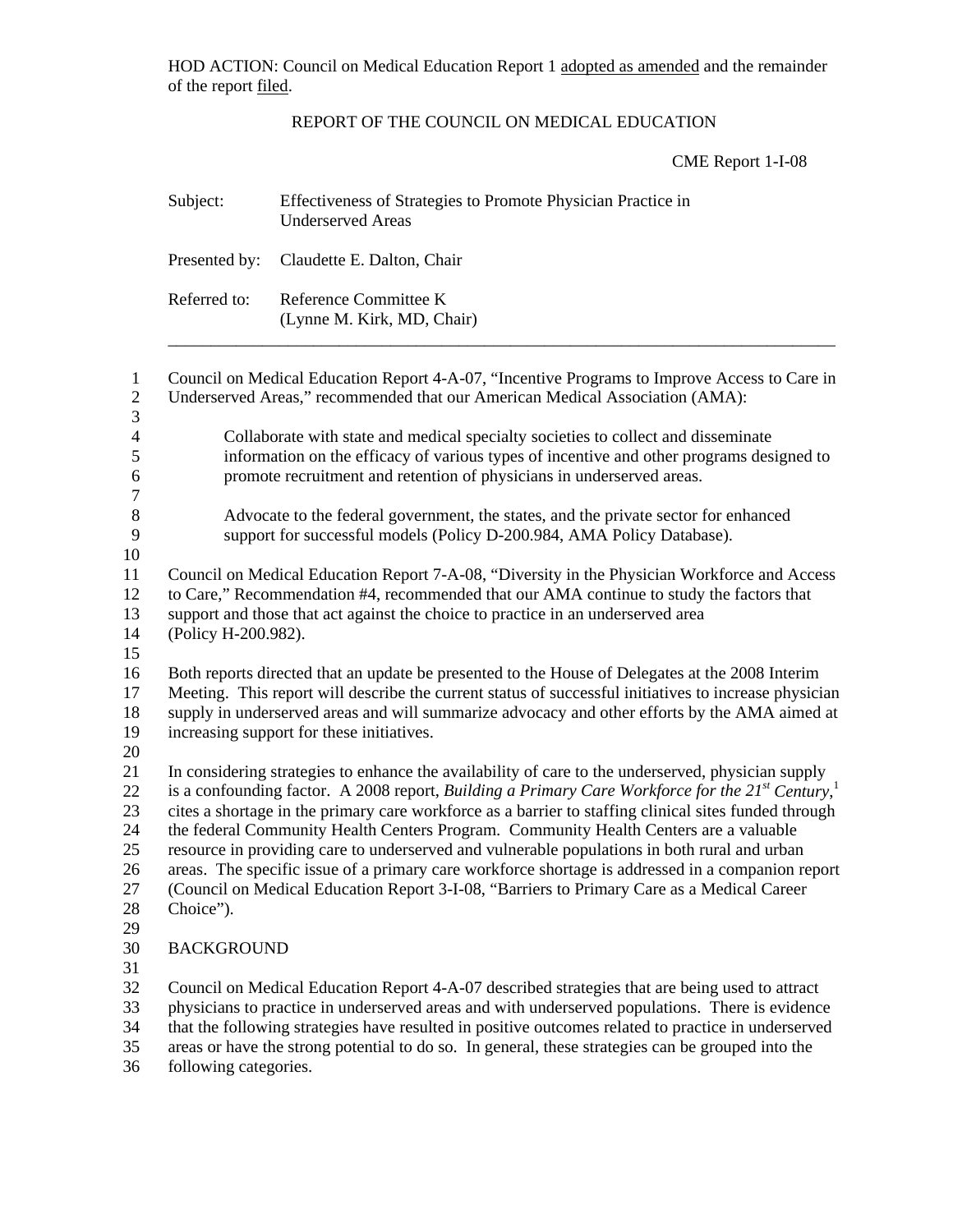1 Tax Credits and Practice Support Programs 2 3 4 5 6 7 8 A number of states have adopted legislation that provides tax credits for physicians practicing in rural underserved areas. At least six states offer such incentives.<sup>2</sup> Other types of financial assistance programs are available to assist physicians with their practice expenses. For example, New Jersey offers a low-interest loan program to construct or renovate physician office space in areas designated by the state as Health Enterprise Zones.<sup>2</sup> 9 Admissions and Educational Opportunities in Underserved Areas 10 11 15 16 18 19 These strategies include such things as: 12 • admissions of students from underserved areas; 13 • educational tracks and branch campuses in rural and other underserved areas; 14 • the development of educational programs at the medical school and residency level supported by funding from Title VII of the Health Professions Education Assistance Act; and 17 • the Area Health Education Centers (AHEC) program, which provides training opportunities in underserved areas. 20 Scholarship and Loan Repayment Programs 21 22 23 24 25 Federal and state scholarship and loan repayment programs, as well as some programs in the private sector, provide funding directly to individuals in return for a commitment to serve in underserved areas or with underserved populations. 26 J-1 Visa Waiver Programs 27 28 29 30 31 32 33 34 35 36 37 38 39 40 In the J-1 visa waiver model, international medical graduates who enter the United States on the J-1 (Exchange Visitor) visa can waive the requirement that they return home for two years if they agree to practice in an underserved area. The largest J-1 visa waiver program is the Conrad State 30, which is run through state Departments of Health. In this program, each state is allotted 30 J-1 visa waiver positions. CURRENT STATUS OF STRATEGIES TO ENHANCE PRACTICE IN UNDERSERVED AREAS There has been recent activity related to each of these areas. The following sections summarize the status of each area, present relevant AMA policy, and describe recent actions by the AMA in support of positive change. 41 Tax Credits 42 43 44 45 46 47 48 49 AMA policy supports the use of tax credits as incentives for practice in an underserved area. Policy H-200.998, "Tax Credit to Disadvantaged Area Medical Practices," states that our AMA "actively supports national and state legislation which would grant income tax credits to medical practices established in disadvantaged communities and in areas of critical physician need." Since late 2007, additional states have adopted legislation providing tax credits to physicians practicing in medically underserved areas. States where such legislation recently has gone into

50 effect include New Mexico, which awards a credit of \$5,000.<sup>3</sup>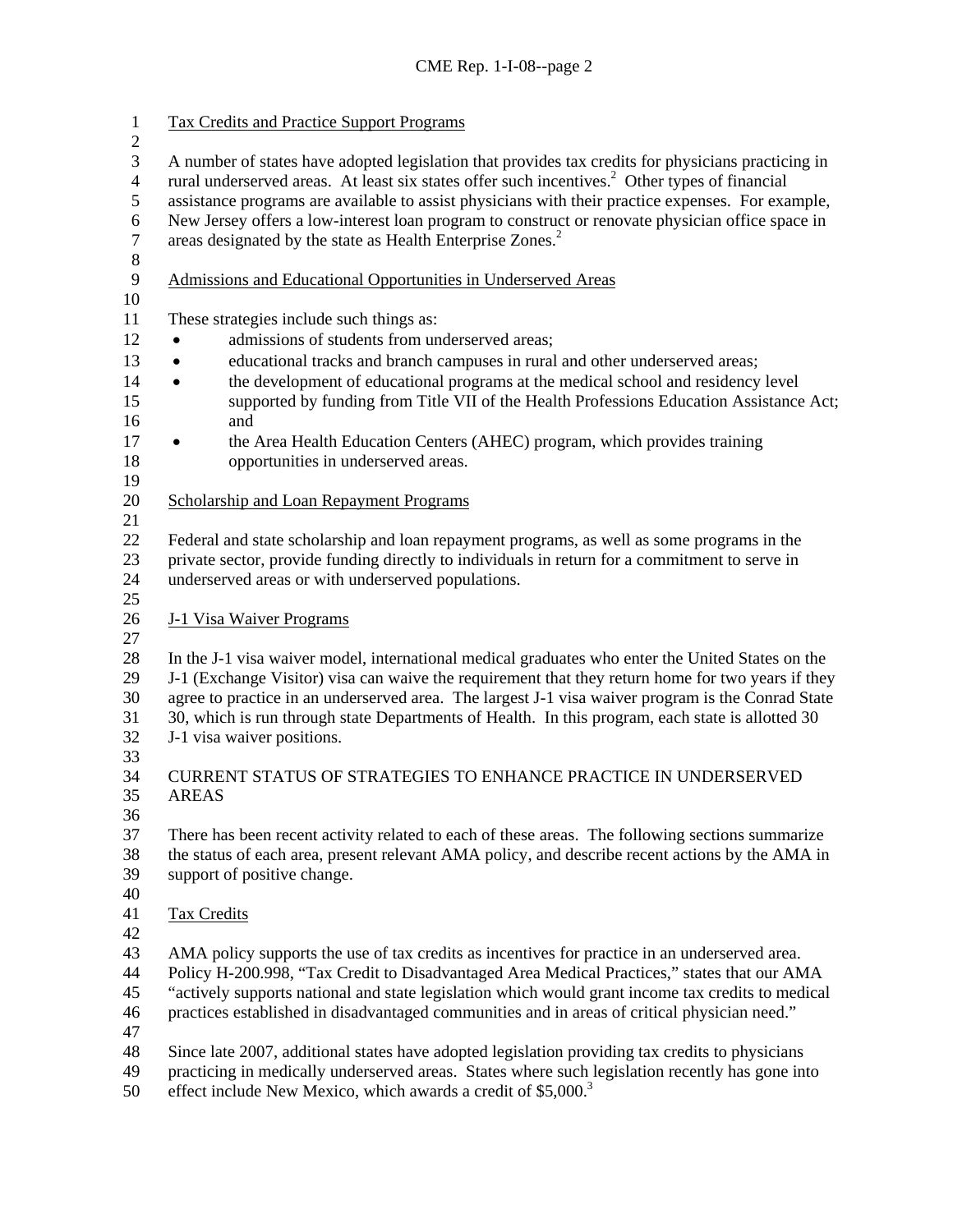1 Admissions and Educational Opportunities in Underserved Areas

2

3 4 Medical students from rural and other underserved areas are more likely to return to such areas to practice than students from other locations.<sup>7,20</sup> Data from the 2001-2002 Annual Medical School

5 Questionnaire, which was sent to the deans of all Liaison Committee on Medical Education

6 (LCME)-accredited medical schools indicated that 27% of schools (34 of 125) gave admission

7 preference to applicants from rural areas. There are no more recent national data on medical

- 8 9 school admission policies and preferences that might result in graduates choosing to practice in an underserved area.
- 10

11 12 13 14 15 16 Educational opportunities include programs that provide medical students and resident physicians with clinical experiences in rural and underserved areas, as well as faculty development programs to support the planning and implementation of such experiences. These could include such things as longitudinal rural tracks or placements during medical school or residency training or shortterm required or elective courses. These types of educational experiences have been facilitated by the federal- and state-funded programs described below.

17

18 *Title VII* 

19

20 21 22 23 24 25 26 27 28 29 Programs funded under Title VII of the Health Professions Education Assistance Act have, in the past, resulted in increased production of primary care physicians who practice in underserved areas.<sup>4-6</sup> Funding has recently been in jeopardy, with significant cuts being proposed in every federal budget cycle.<sup>4</sup> The 18<sup>th</sup> report of the Federal Council on Graduate Medical Education (COGME), titled *New Paradigms for Physician Training for Improving Access to Health Care*, recommended that "reinvigoration" of funding of programs through Title VII should be given "serious consideration." It has been recommended that funding for Title VII programs that support this training of primary care physicians, who practice in underserved areas, be restored to at least FY 2005 levels of \$88.8 million.<sup>4</sup> Alternatively other forms of financial support to achieve the same ends will be needed.<sup>7</sup>

30

31 AMA policy supports funding for Title VII (Policy H-200.956), and a recent directive

32 (D-305.972) states that the AMA will partner with relevant stakeholders to petition Congress to

33 34 reinstate full Title VII funding to at least FY 2005 levels (\$300 million). In June of 2008, the AMA sent letters to the House and Senate Appropriations Committees expressing concern with

35 the proposed cuts to Title VII funding and asking that funding be restored.

36

37 *Area Health Education Center (AHEC) Programs* 

38

39 40 41 42 43 44 45 46 AHECs are academic and community partnerships for training in sites and programs responsive to state and local needs. The goal of AHEC is to enhance the supply, distribution, diversity, and quality of the health care workforce.<sup>8</sup> The Basic AHEC Program was initiated in FY 1972.<sup>9</sup> The Model State Supported AHEC Program was initiated in FY 1993. Funding comes from federal cooperative agreements/grants and matching state and local funds.<sup>8</sup> AHECs have been involved in both decentralized residency training $9-10$  and in clerkship training for medical students.<sup>10</sup> As of October 2007, there were 53 AHEC programs and 221 affiliated AHEC Centers in 45 states and the District of Columbia.<sup>8</sup>

47

48 AMA Policy supports continued federal and state legislative support for AHEC funding (Policy

49 H-465.988). Federal support for AHEC is funded through Title VII, which leaves the program

50 vulnerable to the regularly proposed federal budget cuts. The AMA is a member of the National

51 AHEC Organization.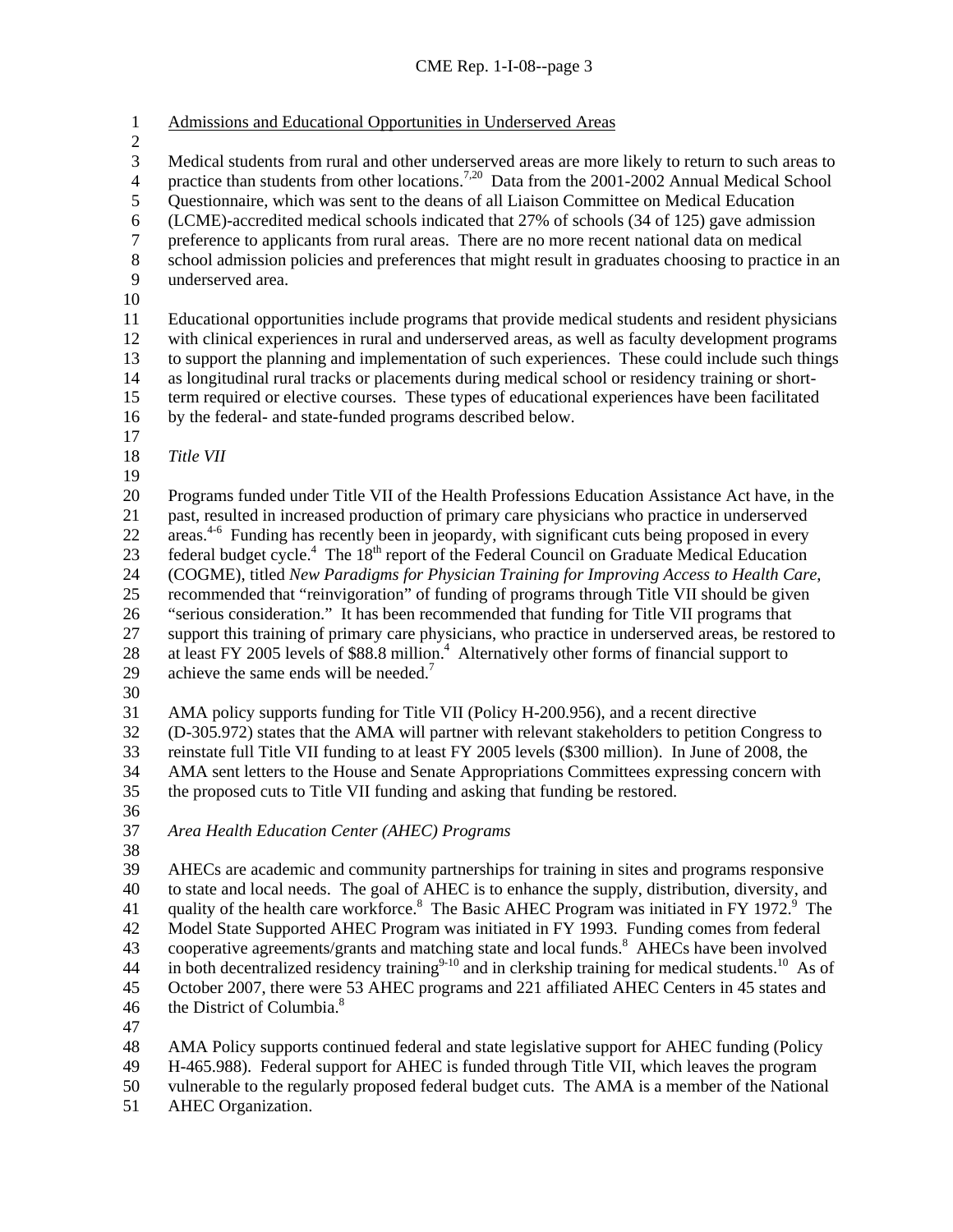2 3 4

1 Scholarship and Loan Repayment Programs

- Scholarship and loan repayment programs are funded from the federal government, state and municipal governments, and from the private sector. Evidence for the success of these programs
- 5 comes mainly from data about federal and state programs.
- 6

*National Health Service Corps*

7 8

9 10 11 12 The National Health Service Corps (NHSC) programs include scholarship and loan repayment options. The scholarship program is directed at current students who agree to serve one year in an approved practice site for every year of scholarship support. The loan repayment program is directed at clinicians who practice in needy communities. Need is determined based on the

13 communities' health professions shortage area  $(HPSA)$  designation score.<sup>11</sup>

14

15 16 17 Currently, NHSC positions are generally filled. In FY 2005, there were 340 scholarship recipients. Also in that year, about 1200 physicians in the loan repayment program entered HPSAs.<sup>7</sup> Data on the impact of the NHSC indicates that the NHSC physicians are more likely to

- 18 continue to practice in community health centers and to locate in physician shortage areas.<sup>12</sup>
- 19 There also is evidence that the presence of NHSC physicians contributes positively to attracting
- 20 non-NHSC primary care physicians to a region.<sup>13</sup>
- 21

22 23 24 25 26 27 28 AMA policy supports legislative funding for the NHSC (Policies H-200.983, H-200.984). In June 2008, the AMA sent letters to the House and Senate Appropriations Committees expressing concern that cuts in funding to the Health Professions programs (Title VII) and to the NHSC would harm investments in the nation's health care workforce. On July 21, 2008, the Senate approved S. 901 (the Health Care Safety Net), which included funding for the Community Health Center program, rural health programs, and the NHSC. The legislation reauthorized the NHSC through 2012, with funding increases each year. Parallel legislation in the House does not

- 29 address funding for the NHSC.
- 30
- 31 *State and Other Loan Repayment Programs*
- 32

33 34 35 36 37 38 39 40 41 A database from the Association of American Medical Colleges lists 43 states with loan repayment and/or scholarship programs for physicians.<sup>14</sup> There also are programs available from private payers. For example, the University of Chicago provides up to four years of loan repayment support for its graduates who agree to practice in a Federally Qualified Health Center or a community hospital on the south side of Chicago.<sup>15</sup> A novel proposal was presented in the 18<sup>th</sup> report of COGME,<sup>7</sup> which called for the creation of a United States Public Health Medical College. The school would be a federally funded institution created to produce physicians to work in underserved areas. Tuition would be waived in exchange for a commitment to such service.

- 42
- 43 State loan repayment programs have been successful in initial recruitment of physicians to
- 44 practice in underserved areas, as well as in physician retention.<sup>16-18</sup> There is AMA policy in
- 45 support of scholarship and loan repayment programs at the state and private sector levels, as well
- 46 as at the national level (Policies H-200.973, H-200.978, H-465.988).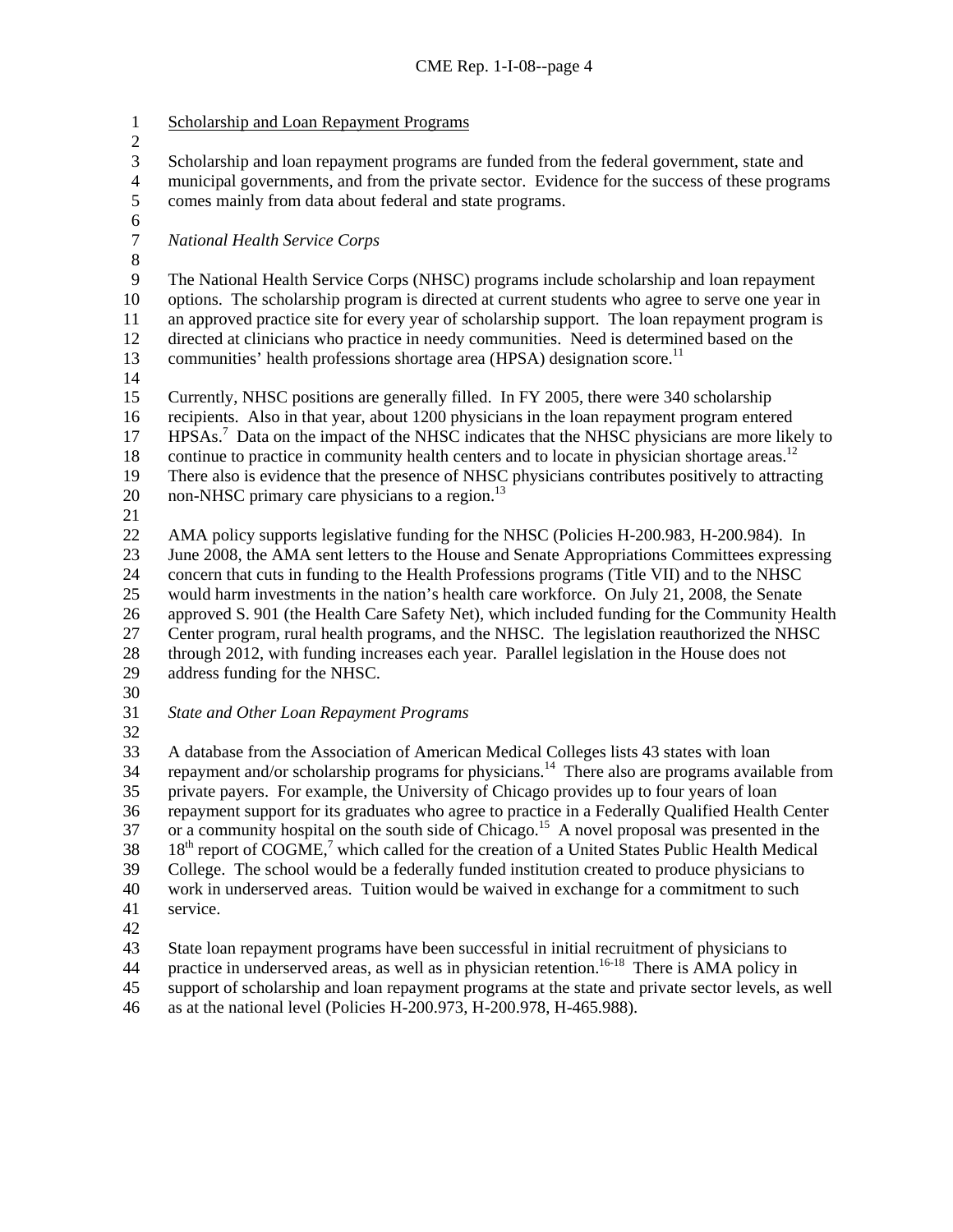1 J-1 Visa Waiver Program  $\mathcal{L}$ 3 4 5 6 7 8 9 10 11 12 13 14 15 16 17 18 19 20 21 22 23 24 25 26 27 28 29 30 31 32 33 34 35 36 37 38 39 40 41 42 43 44 45 46 47 48 49 50 The Conrad State 30 program is due for reauthorization in 2008. Legislation introduced in the Senate (S. 2672) would permanently reauthorize the program, and includes provisions that would allow expansion of the current cap of 30 positions per state per year and would exempt physicians who have completed their service from immigration caps. The AMA has sent a strong letter of support to Senators Conrad and Brownback, the sponsors of the legislation. Legislation introduced in the House of Representatives would reauthorize the program for five years, without expansion of positions. SUMMARY AND RECOMMENDATIONS Many medical students have an intention to practice in an underserved area or with underserved populations. Over the past five years, 20-25% of respondents to an Association of American Medical Colleges survey of graduating medical students indicated that they planned to locate their practices in an underserved area.<sup>19</sup> This enthusiasm needs to be maintained as the students continue through training and enter practice. There are a number of strategies that have been shown to be effective in encouraging physicians to practice in underserved areas. Support for these strategies is reflected in AMA policy and in recent AMA advocacy activity. However, some successful programs are in jeopardy due to uncertainties related to funding. Therefore, the Council on Medical Education recommends that the following be adopted and that the remainder of this report be filed. 1. That our American Medical Association, in collaboration with relevant medical specialty societies, continue to advocate for the following: (a) Continued federal and state support for scholarship and loan repayment programs, including the National Health Service Corps, designed to encourage physician practice in underserved areas and with underserved populations. (b) Permanent reauthorization and expansion of the Conrad State 30 J-1 visa waiver program. (c) Adequate funding (up to at least FY 2005 levels) for programs under Title VII of the Health Professions Education Assistance Act that support educational experiences for medical students and resident physicians in underserved areas. (Directive to Take Action) 2. That our AMA, through its Initiative to Transform Medical Education, study and report back to the House of Delegates at the 2010 Annual Meeting on: (a) medical school admissions policies designed to attract medical students who will practice in underserved areas or with underserved populations; and (b) the availability of educational opportunities for medical students and residents in rural and urban underserved areas. (Directive to Take Action) (c) the efficacy of community-based initiatives such as the Area Health Education Center Programs and their impact on supply of physicians to the area. 3. That our AMA encourage medical schools and their associated teaching hospitals, as well as state medical societies and other private sector groups, to develop or enhance loan repayment or scholarship programs for medical students or physicians who agree to practice in underserved areas or with underserved populations. (Directive to Take Action)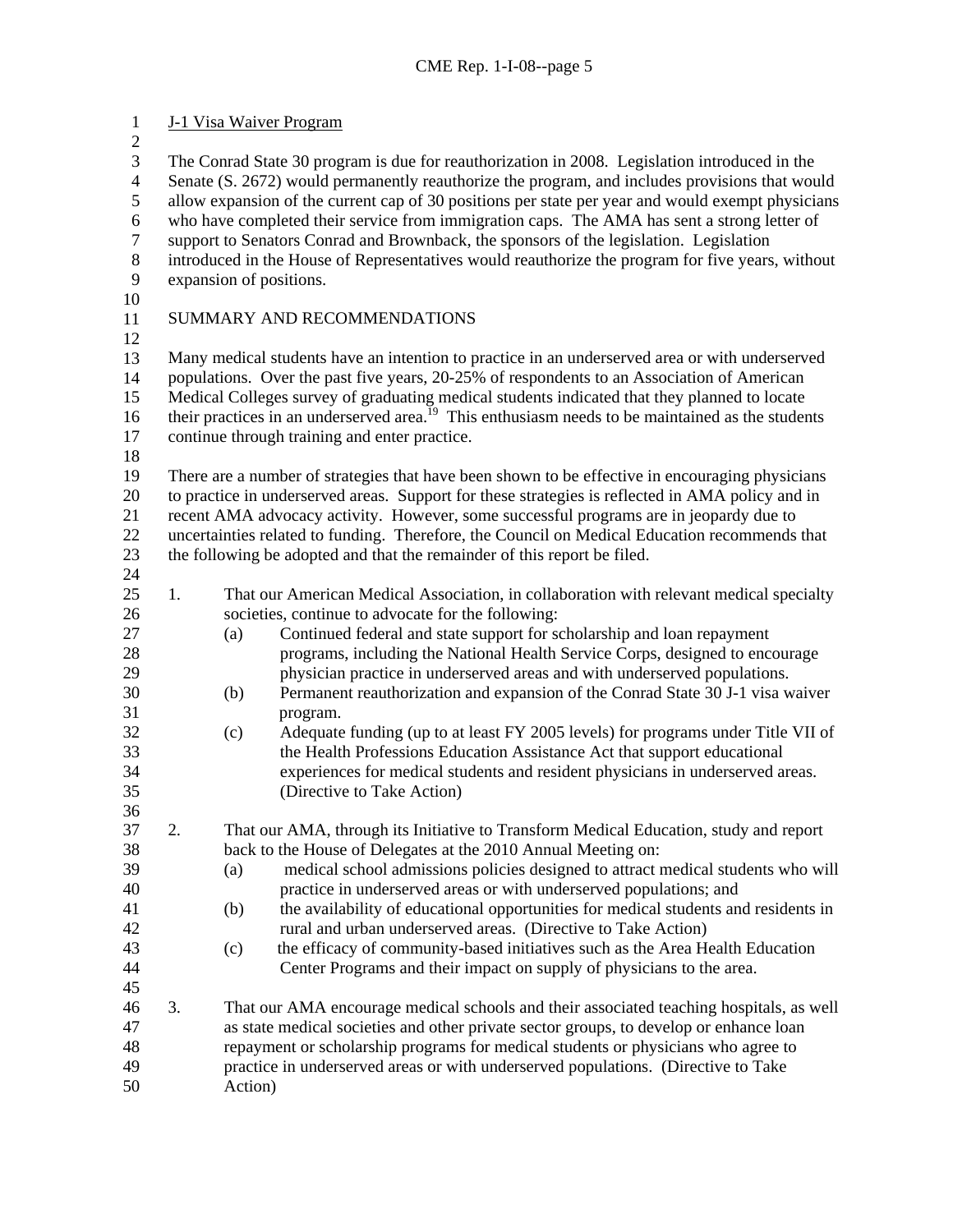## CME Rep. 1-I-08--page 6

4. That our AMA advocate to states in support of the introduction or expansion of tax credits and other practice-related financial incentive programs aimed at encouraging physician practice in underserved areas. (Directive to Take Action) 1 2 3 4 5 5. That AMA Policies H-200.973, H-200.978, H-465.988 be reaffirmed. (Reaffirm HOD Policy)

Fiscal Note: \$2000 for staff time to conduct research and for advocacy activities.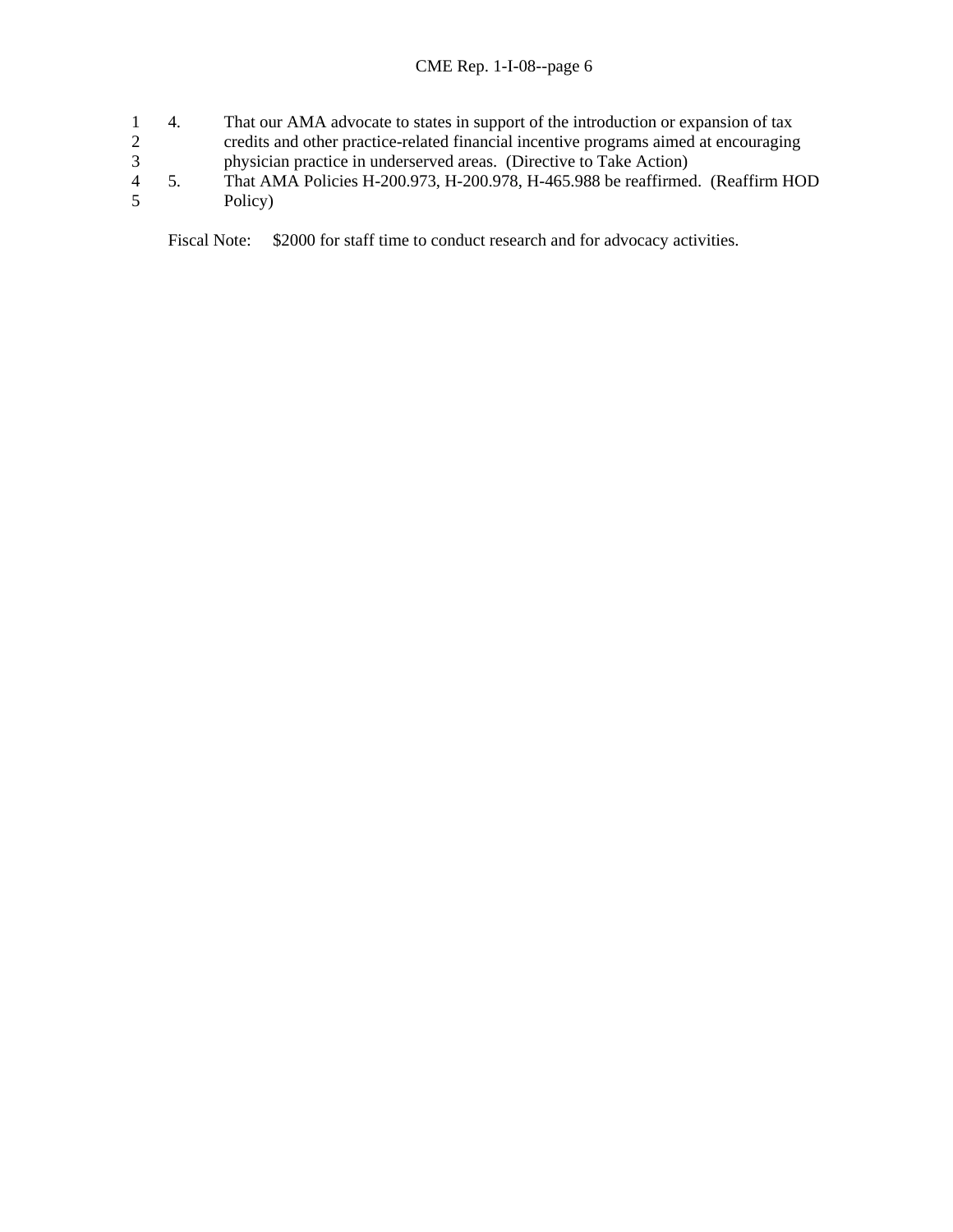## REFERENCES

- 1. Access Transformed: Building a Primary Care Workforce for the 21<sup>st</sup> Century. August 2008. National Association of community Health Centers, The George Washington University School of Public Health and Health Services, Robert Graham Center.
- 2. Weldon T. Physician shortages and the medically underserved. Council of State Governments. August 2008.
- 3. Minnick C. New tax credits will help bring physicians to underserved areas of the state. New Mexico Department of Health. February 18, 2008.
- 4. Freeman J, Kruse J. Title VII: Our loss, their pain. Family Medicine Updates. Annals of Family Medicine 2006;4(5):465-466.
- 5. Krist A, Johnson R, Callahan D et al. Title VII and physician practice in rural or lowincome areas. J Rural Health 2005;21(1):3-11.
- 6. Palmer E, Clark P, Carr-Johnson S. Title VV: Revisiting and opportunity. Annals of Family Medicine 2008;6(2):180-181.
- 7. COGME 18<sup>th</sup> Report. New paradigms for physician training for improving access to health care. September 2007.
- 8. HRSA, BuHPr. Area Health Education Centers. Accessed on August 13, 2008 at <http://bhpr.hrsa.gov/ahec/>
- 9. Bacon T, Baden D, Coccodrilli L. Te national Area Health Education Center program and primary care residency training. J Rural Health 2000;16(3):288-294.
- 10. Nottingham L, Lewis M. AHEC in West Virginia: A case study. J Rural Health 2003;19(1):42-46.
- 11. NHSC. What you Need to Know About the National Health Service Corps Loan Repayment (April 2008). Accessed at [http://nhsc.bhpr.hrsa.gov](http://nhsc.bhpr.hrsa.gov/).
- 12. Pobst J, Samuels M, Shaw T et al. The National Health Service Corps and Medicaid inpatient care: Experience I a southern state. South Med J 2003;96(8):775-783.
- 13. Pathman D, Fryer G Jr, Phillips R et al. National Health Service Cops staffing and the growth of the local rural non-NHSC primary care physician workforce. J Rural Health 2006;22(4):285-293.
- 14. AAMC. Loan repayment/Forgiveness and Scholarship Programs. Accessed on August 14, 2008 at [www.aamc.org](http://www.aamc.org/).
- 15. Easton J. UCMC (University of Chicago Medical Center) REACH incentive program attracts doctors to the South Side. May 12, 2008.